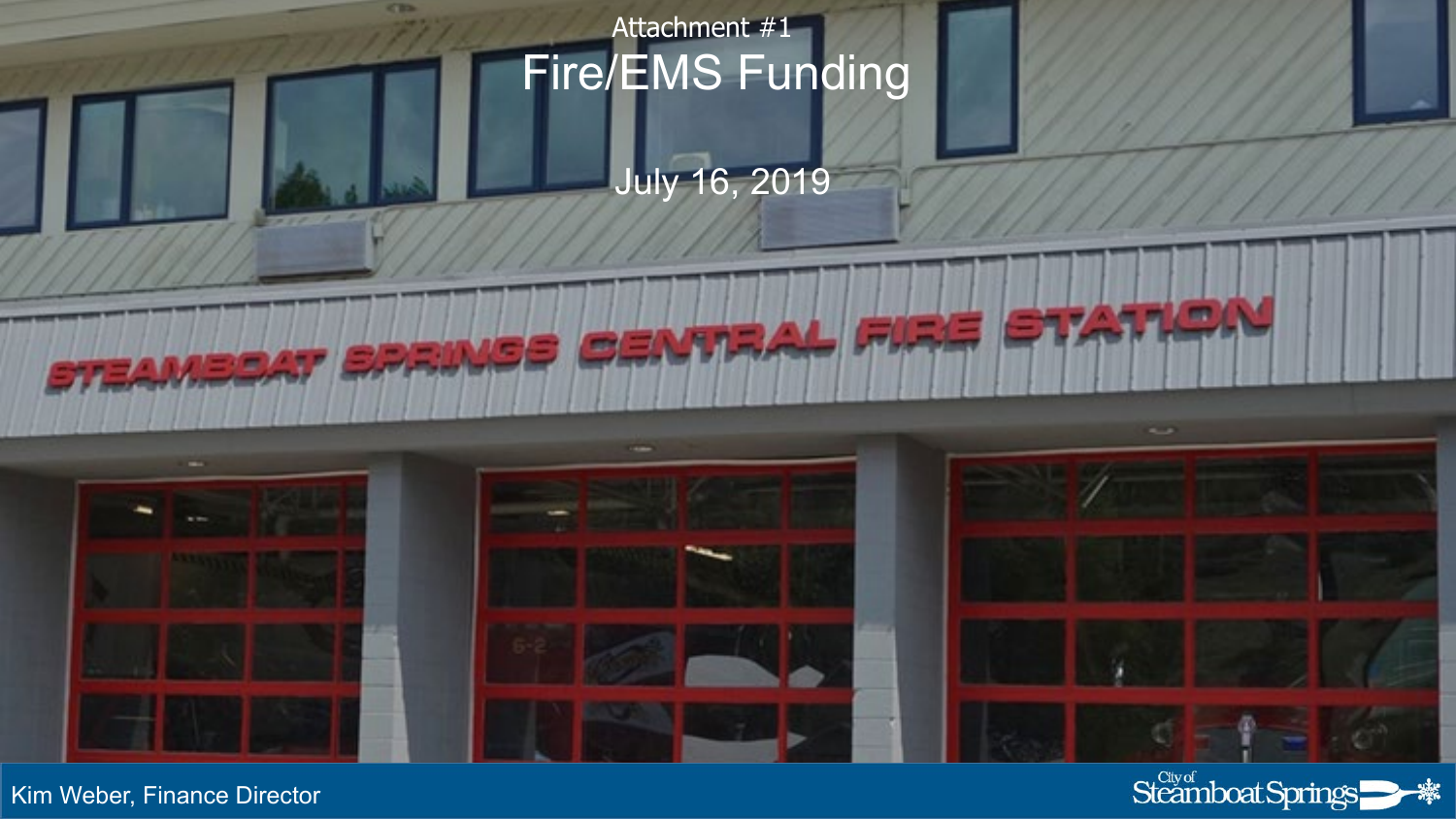### **Overview**

- 2019 Fire/EMS Strategic Plan Staffing
- 6-Year Projected Budget based on 2019 Strategic Plan
- Funding Scenarios
- Property Tax Impacts
- Debt Scenarios
- Key Questions

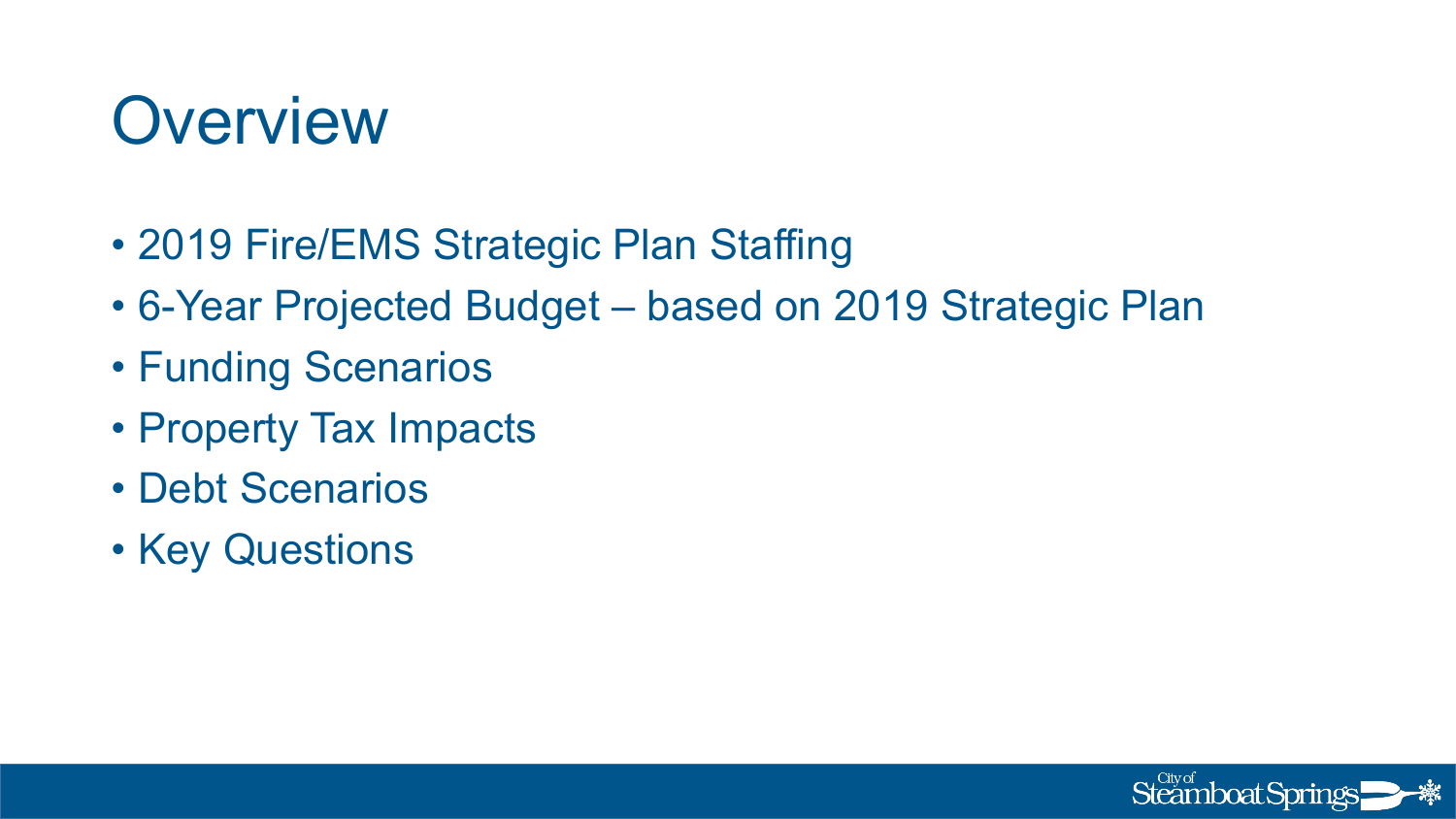| <b>Title</b>                    | 2019                    | 2020           | 2021 | 2022         | 2023                    | 2024             | 2025                    | <b>Total</b>     |
|---------------------------------|-------------------------|----------------|------|--------------|-------------------------|------------------|-------------------------|------------------|
| <b>Fire Chief</b>               | $\overline{\mathbf{1}}$ |                |      |              |                         |                  |                         | 1                |
| <b>Deputy Fire Chief</b>        | 1                       |                |      |              |                         |                  |                         | 1                |
| <b>Fire Marshal</b>             | 1                       |                |      |              |                         |                  |                         | 1                |
| <b>Deputy Fire Marshal</b>      |                         | 1              |      |              |                         |                  |                         | 1                |
| <b>Administrative Assistant</b> | 1                       |                |      |              |                         |                  | 1                       | $\overline{2}$   |
| <b>Firefighter Captain</b>      | 3                       |                |      |              |                         |                  | $-3$                    | $\overline{0}$   |
| <b>Training Lieutenant</b>      |                         |                | 1    |              |                         |                  |                         | 1                |
| <b>Battalion Chief</b>          |                         |                |      |              |                         |                  | 3                       | 3                |
| Lieutenant                      |                         |                | 3    |              |                         |                  | 3                       | 6                |
| <b>Fire Engineer</b>            | 3                       |                |      | 3            |                         |                  |                         | $6\phantom{1}6$  |
| FF/Inspector                    | 3                       |                |      |              |                         |                  |                         | $\overline{3}$   |
| Firefighter/Paramedic           | 9                       |                |      |              |                         | $\overline{3}$   |                         | 12               |
| Firefighter/EMT                 | 6                       | $\overline{3}$ |      | $-3$         | 3                       |                  |                         | 9                |
| "Floater" FF/EMT                | $\overline{3}$          |                | 1    |              |                         | 1                |                         | $\overline{5}$   |
| <b>Total Full Time FTEs</b>     | 31                      |                |      |              |                         |                  |                         | $\underline{51}$ |
| <b>Part Time FTEs</b>           | $\overline{2}$          |                |      |              |                         |                  |                         | $\overline{2}$   |
| <b>Total NEW FTEs</b>           |                         | 4              | 5    | $\mathbf{0}$ | $\overline{\mathbf{3}}$ | $\blacktriangle$ | $\overline{\mathbf{4}}$ |                  |
| <b>Annual Total FTEs</b>        | 33                      | 37             | 42   | 42           | 45                      | 49               | 53                      | 53               |

Personnel Projections Full Time Equivalents (Based on 2019 Strategic Plan)

"Option 3" from 7/9/19

Steamboat Springs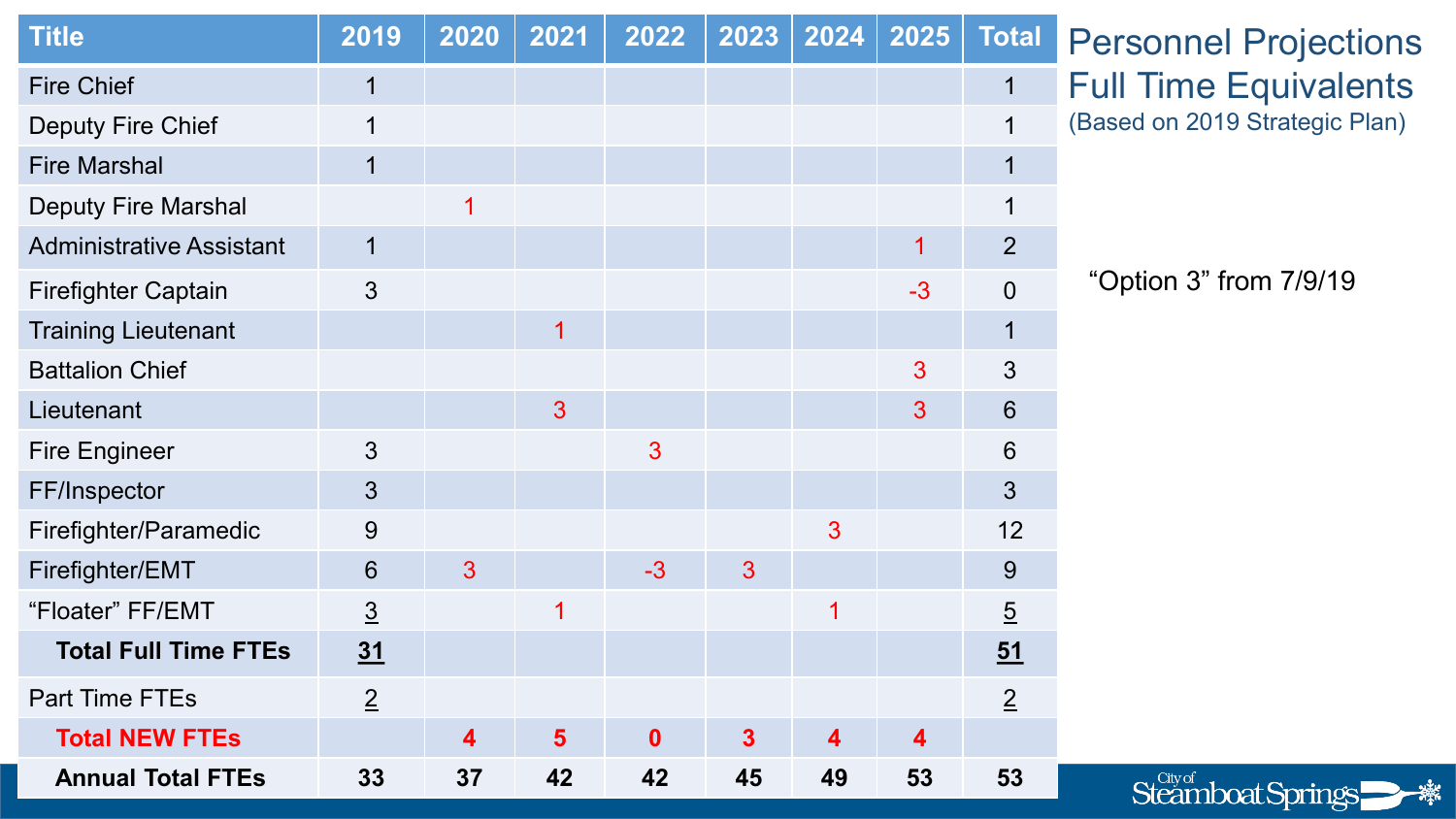### 6-Year Fire/EMS 2019 Strategic Plan Budget (Option 3 – 7/9/19)

| <b>Description</b>                         | 2019<br><b>Budget</b> | 2020           | 2021          | 2022           | 2023           | 2024           | 2025           |
|--------------------------------------------|-----------------------|----------------|---------------|----------------|----------------|----------------|----------------|
| Revenue                                    |                       |                |               |                |                |                |                |
| <b>SSAFPD</b>                              | \$985,585             | \$1,070,607    | \$1,260,847   | \$1,385,475    | \$1,519,944    | \$1,686,747    | \$1,871,082    |
| <b>Charges for Svc</b>                     | 791,200               | 807,024        | 823,164       | 839,628        | 856,420        | 873,549        | 891,020        |
| <b>Grant Revenue</b>                       | 34,000                | $\overline{0}$ | 0             | $\overline{0}$ | $\overline{0}$ | $\overline{0}$ | $\overline{0}$ |
| Other                                      | 2,000                 | 2,020          | 2,040         | 2,060          | 2,082          | 2,102          | 2,123          |
| <b>Total Revenue</b>                       | 1,812,785             | 1,879,651      | 2,086,052     | 2,227,163      | 2,378,446      | 2,562,398      | 2,764,225      |
| <b>Expenditures</b>                        |                       |                |               |                |                |                |                |
| Personnel                                  | 3,576,864             | 4,091,108      | 4,779,263     | 5,049,426      | 5,535,897      | 6,155,892      | 6,860,186      |
| Operating                                  | 438,245               | 471,392        | 544,934       | 773,882        | 825,749        | 873,271        | 906,469        |
| Small Equip.                               | 20,000                | 20,200         | 20,402        | 20,606         | 20,812         | 21,020         | 21,230         |
| Overhead                                   | 506,751               | 506,751        | 521,954       | 537,612        | 553,740        | 570,353        | 587,464        |
| Total Exp.                                 | 4,541,860             | 5,089,451      | 5,866,552     | 6,381,526      | 6,936,198      | 7,620,536      | 8,375,349      |
| <b>Revenue Less</b><br><b>Expenditures</b> | (\$2,729,075)         | (\$3,209,800)  | (\$3,780,501) | (\$4,154,363)  | (\$4,557,752)  | (\$5,058,138)  | (\$5,611,124)  |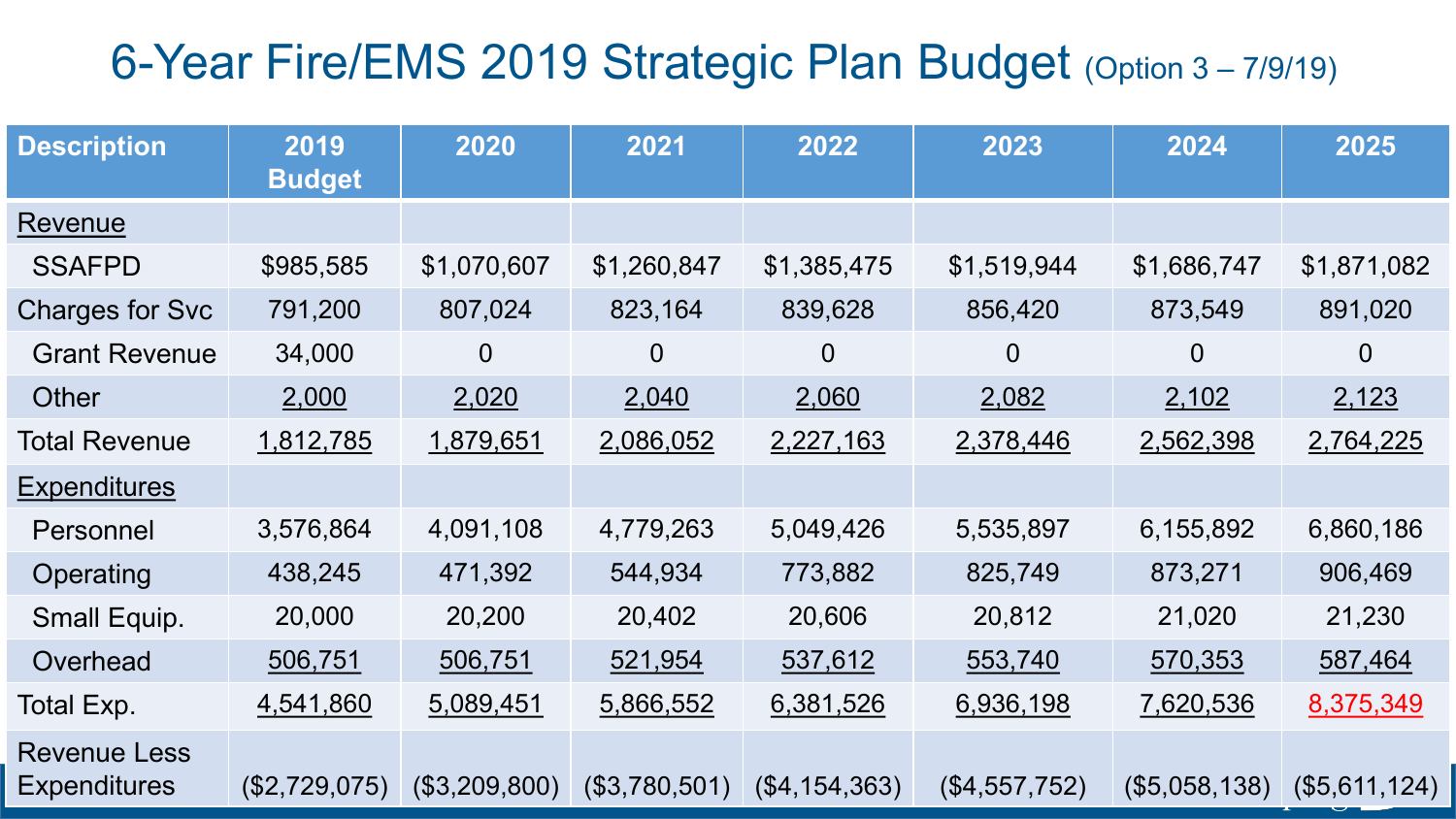### Funding Scenarios

- Scenario A
	- 2 Mill Property Tax
	- 2% Sales Tax on Retail Marijuana
	- 2% Sales Tax on Packaged Alcohol
- Scenario B
	- 2 Mill Property Tax
- Scenario C
	- 2 Mill Property Tax
	- 2% Sales Tax on Retail Marijuana
- Scenario D
	- 3 Mill Property Tax

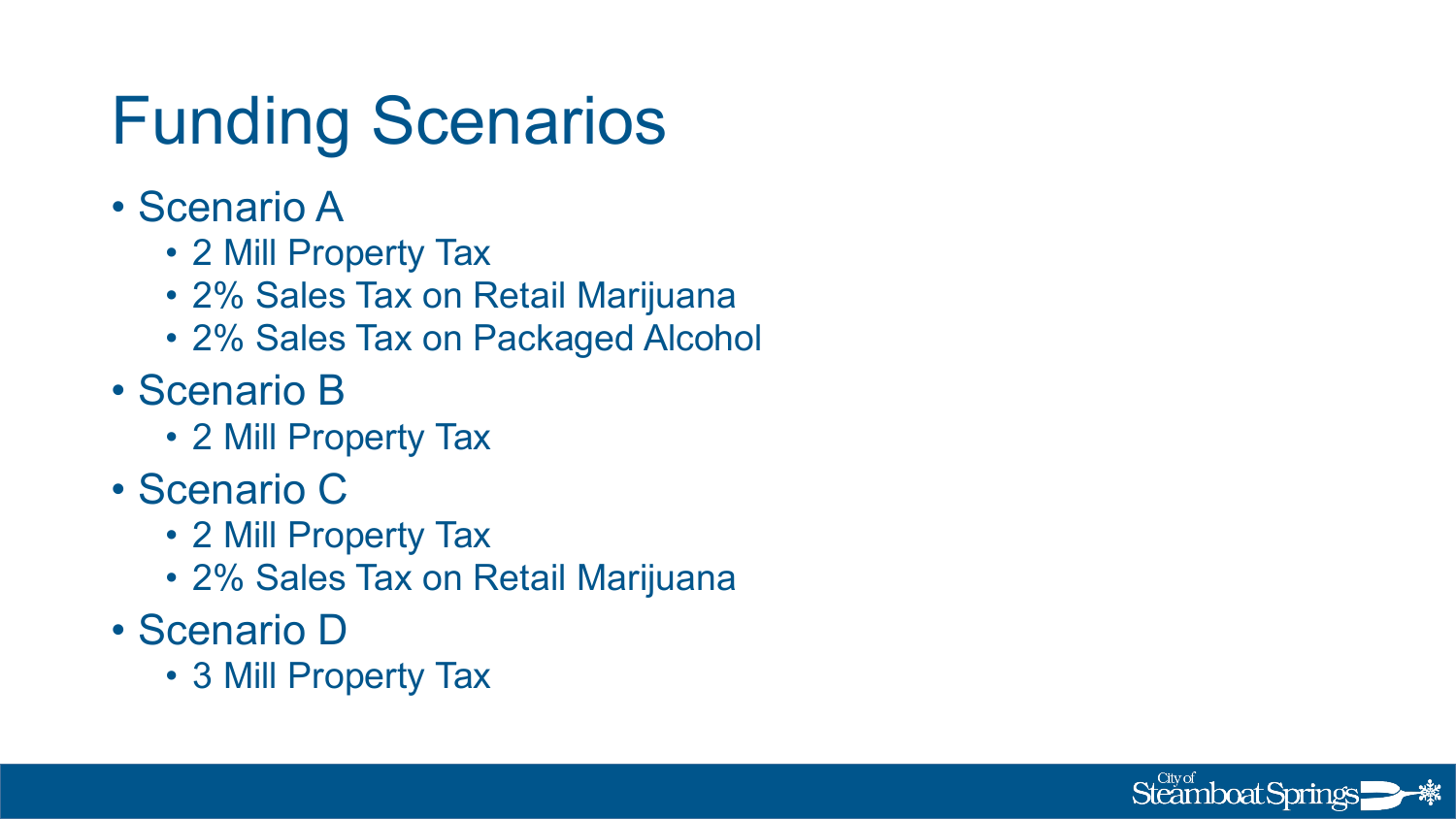### Scenario A - Including All 3 new taxes

| <b>Description</b>         | 2019<br><b>Budget</b> | 2020           | 2021           | 2022           | 2023           | 2024              | 2025           |
|----------------------------|-----------------------|----------------|----------------|----------------|----------------|-------------------|----------------|
| Revenue                    |                       |                |                |                |                |                   |                |
| <b>SSAFPD</b>              | \$985,585             | \$1,070,607    | \$1,260,847    | \$1,385,475    | \$1,519,944    | \$1,686,747       | \$1,871,082    |
| <b>Charges for Svc</b>     | 791,200               | 807,024        | 823,164        | 839,628        | 856,420        | 873,549           | 891,020        |
| <b>Grant Revenue</b>       | 34,000                | $\overline{0}$ | $\overline{0}$ | $\overline{0}$ | $\overline{0}$ | $\overline{0}$    | $\overline{0}$ |
| Other                      | 2,000                 | 2,020          | 2,040          | 2,060          | 2,082          | 2,102             | 2,123          |
| Sales Tax (Current)        | 2,729,075             | 2,729,075      | 2,729,075      | 2,729,075      | 2,729,075      | 2,729,075         | 2,729,075      |
| 2 Mill Property Tax        |                       | 1,328,905      | 1,328,905      | 1,355,483      | 1,355,483      | 1,382,593         | 1,382,593      |
| <b>2% Packaged Alcohol</b> |                       | 469,739        | 479,133        | 488,716        | 498,490        | 508,460           | 518,629        |
| 2% Marijuana Tax           | É.                    | 237,593        | 242,345        | 247,192        | 252,136        | 257,178           | 262,322        |
| <b>Total Revenue</b>       | \$4,541,860           | \$6,644,963    | \$6,865,509    | \$7,047,629    | \$7,213,630    | \$7,439,704       | \$7,656,844    |
|                            |                       |                |                |                |                |                   |                |
| <b>Total Expenses</b>      | 4,541,860             | 5,089,451      | 5,866,552      | 6,381,526      | 6,936,198      | 7,620,536         | 8,375,349      |
| <b>Rev less Expense</b>    | $\underline{\$0}$     | \$1,555,512    | \$998,957      | \$666,103      | \$277,432      | (\$180,832)       | (S718, 505)    |
|                            |                       |                |                |                |                | Steamboat Springs |                |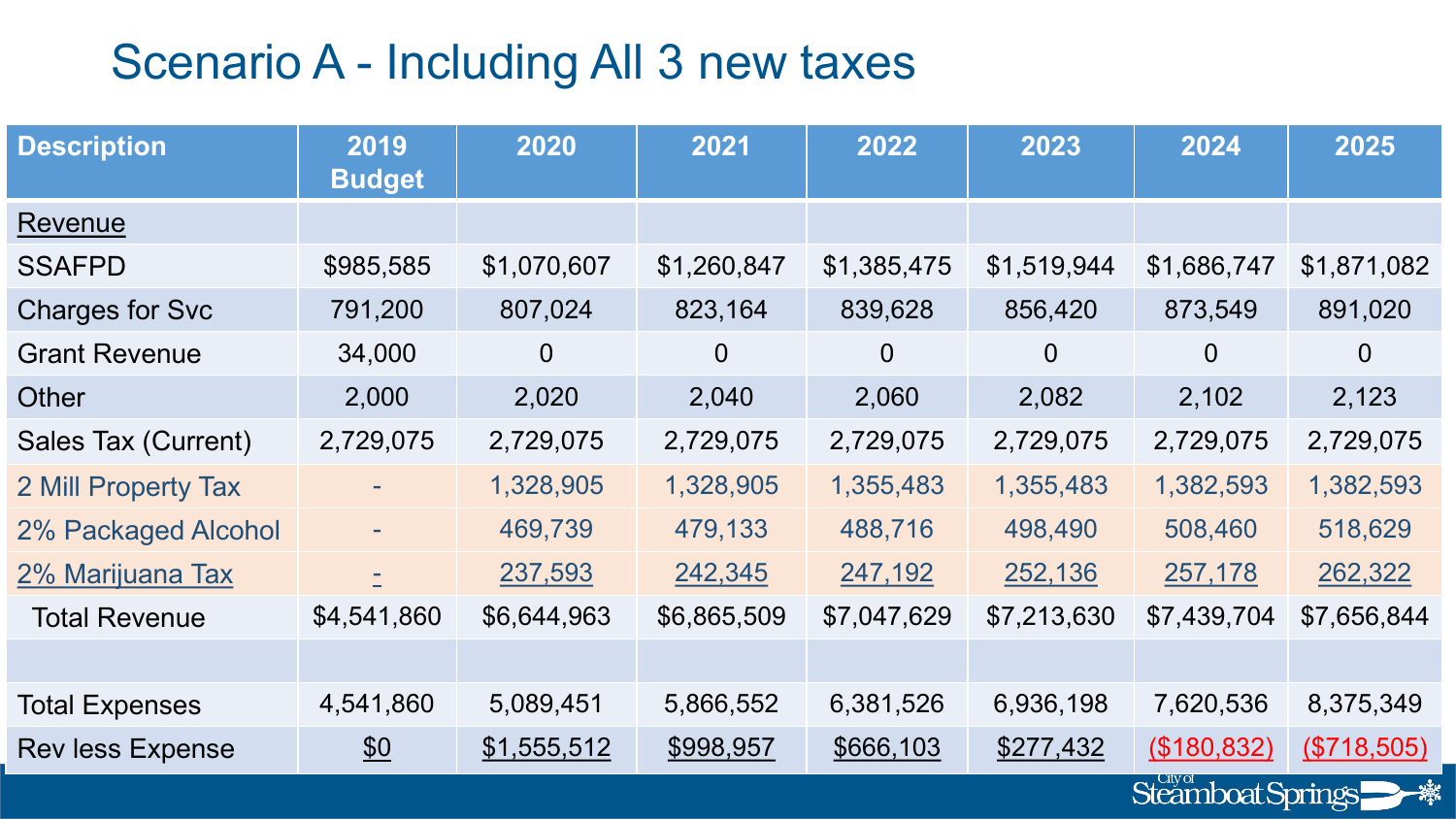# Scenario A - Fire Station Funding

(2 Mill Property Tax, 2% Packaged Alcohol, & 2% Retail Marijuana)

| \$3,500,000    | Revenue Savings (2020-2023)                     |
|----------------|-------------------------------------------------|
| 3,960,000      | <b>SSAFPD (33% of \$12M)</b>                    |
| 3,254,900      | Sale of 840 Yampa (Insured Value)               |
| 1,285,100      | Difference (COPs, Reserves, etc.)               |
| $$12,000,000*$ | <b>Estimated Fire Station Cost without land</b> |

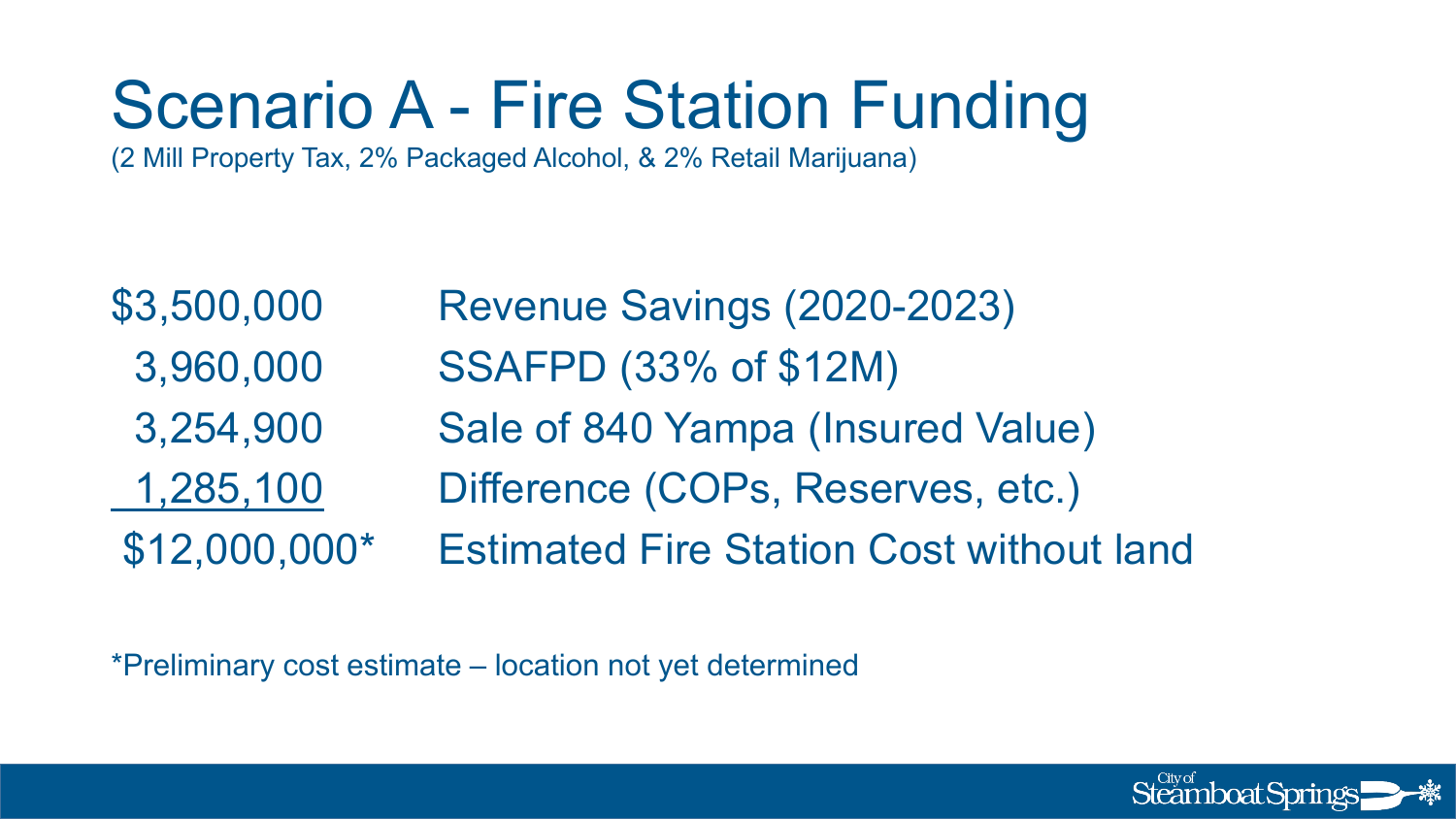### Scenario B - Only 2 Mill Property Tax

| <b>Description</b>      | 2019<br><b>Budget</b> | 2020           | 2021           | 2022           | 2023           | 2024           | 2025           |
|-------------------------|-----------------------|----------------|----------------|----------------|----------------|----------------|----------------|
| Revenue                 |                       |                |                |                |                |                |                |
| <b>SSAFPD</b>           | \$985,585             | \$1,070,607    | \$1,260,847    | \$1,385,475    | \$1,519,944    | \$1,686,747    | \$1,871,082    |
| <b>Charges for Svc</b>  | 791,200               | 807,024        | 823,164        | 839,628        | 856,420        | 873,549        | 891,020        |
| <b>Grant Revenue</b>    | 34,000                | $\overline{0}$ | $\overline{0}$ | $\overline{0}$ | $\overline{0}$ | $\overline{0}$ | $\overline{0}$ |
| Other                   | 2,000                 | 2,020          | 2,040          | 2,060          | 2,082          | 2,102          | 2,123          |
| Sales Tax (Current)     | 2,729,075             | 2,729,075      | 2,729,075      | 2,729,075      | 2,729,075      | 2,729,075      | 2,729,075      |
| 2 Mill Property Tax     | E.                    | 1,328,905      | 1,328,905      | 1,355,483      | 1,355,483      | 1,382,593      | 1,382,593      |
| <b>Total Revenue</b>    | \$4,541,860           | \$5,937,631    | \$6,144,031    | \$6,311,721    | \$6,463,004    | \$6,674,066    | \$6,875,893    |
|                         |                       |                |                |                |                |                |                |
| <b>Total Expenses</b>   | 4,541,860             | 5,089,451      | 5,866,552      | 6,381,526      | 6,936,198      | 7,620,536      | 8,375,349      |
| <b>Rev less Expense</b> | $\underline{\$0}$     | \$848,180      | \$277,479      | (\$69,805)     | (\$476,194)    | (\$946,470)    | (\$1,499,456)  |

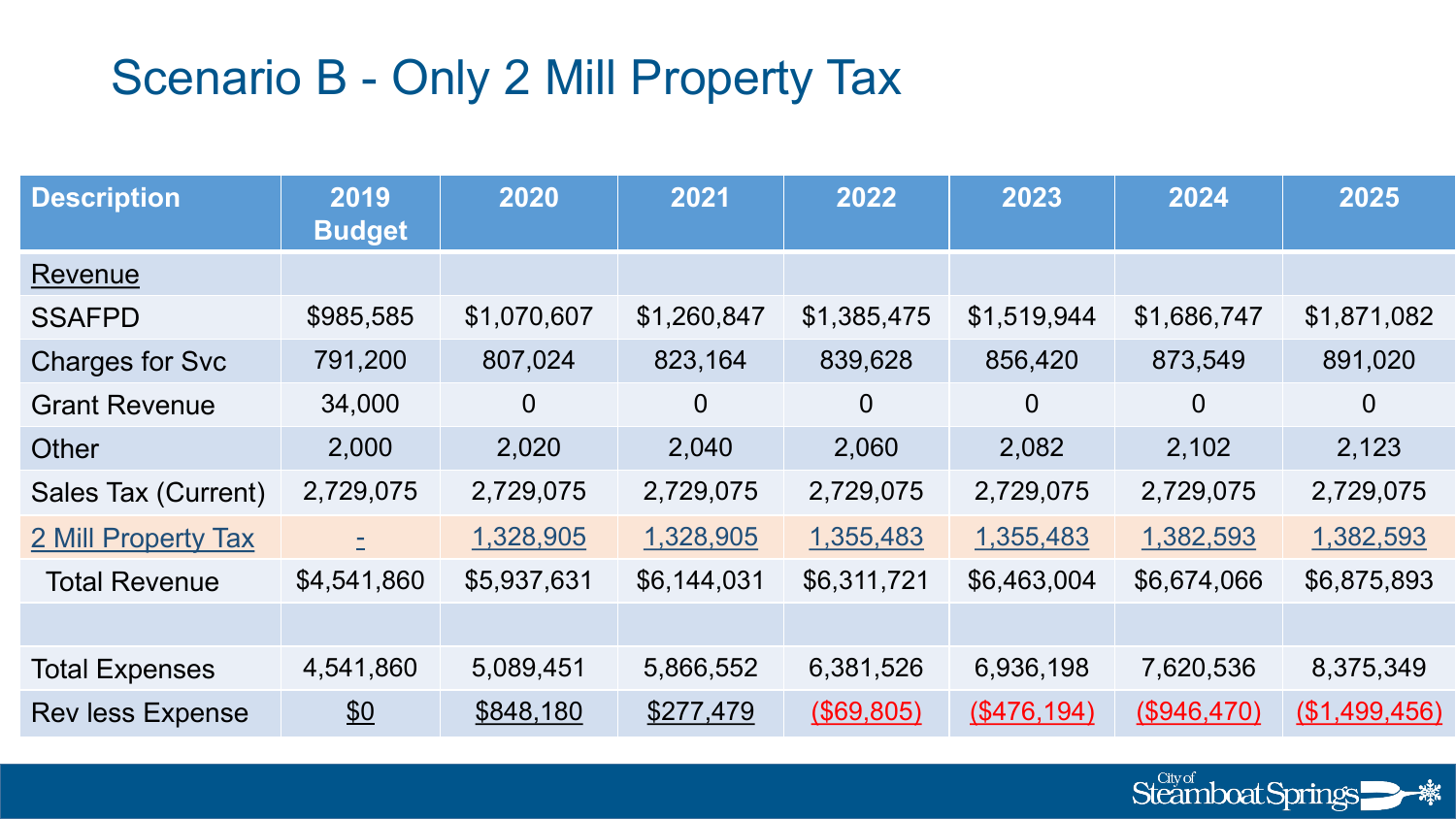#### Scenario B - Fire Station Funding (2 Mill Property Tax)

| \$1,125,660    | Revenue Savings (2020-2021)                     |
|----------------|-------------------------------------------------|
| 3,960,000      | <b>SSAFPD (33% of \$12M)</b>                    |
| 3,254,900      | Sale of 840 Yampa (Insured Value)               |
| 3,659,440      | Difference (COPs, Reserves, Bonds, etc.)        |
| $$12,000,000*$ | <b>Estimated Fire Station Cost without land</b> |

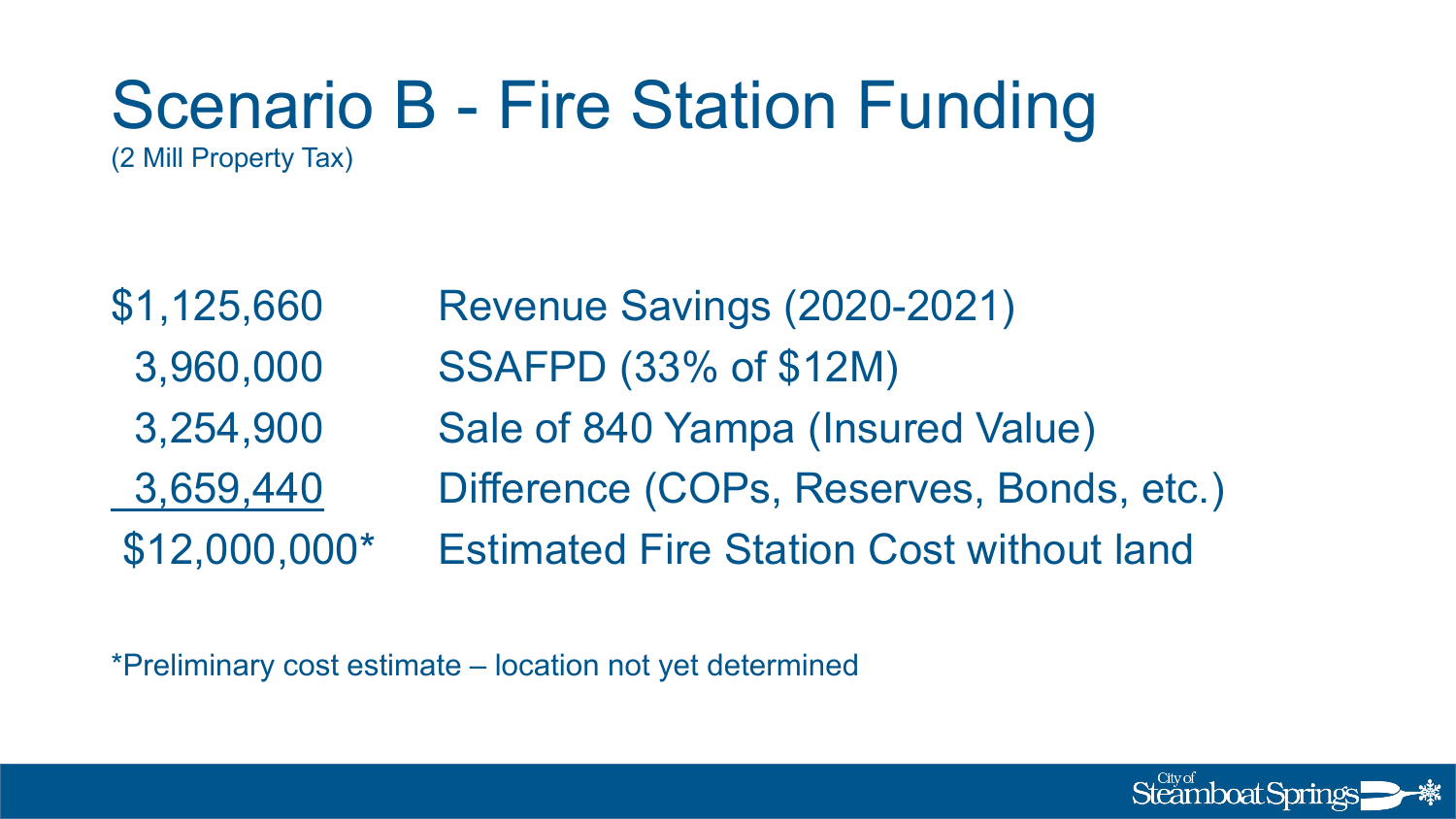### Scenario C – 2 Mill Property Tax & 2% Retail Marijuana

| <b>Description</b>      | 2019<br><b>Budget</b> | 2020           | 2021           | 2022           | 2023           | 2024           | 2025           |
|-------------------------|-----------------------|----------------|----------------|----------------|----------------|----------------|----------------|
| Revenue                 |                       |                |                |                |                |                |                |
| <b>SSAFPD</b>           | \$985,585             | \$1,070,607    | \$1,260,847    | \$1,385,475    | \$1,519,944    | \$1,686,747    | \$1,871,082    |
| <b>Charges for Svc</b>  | 791,200               | 807,024        | 823,164        | 839,628        | 856,420        | 873,549        | 891,020        |
| <b>Grant Revenue</b>    | 34,000                | $\overline{0}$ | $\overline{0}$ | $\overline{0}$ | $\overline{0}$ | $\overline{0}$ | $\overline{0}$ |
| Other                   | 2,000                 | 2,020          | 2,040          | 2,060          | 2,082          | 2,102          | 2,123          |
| Sales Tax (Current)     | 2,729,075             | 2,729,075      | 2,729,075      | 2,729,075      | 2,729,075      | 2,729,075      | 2,729,075      |
| 2 Mill Property Tax     |                       | 1,328,905      | 1,328,905      | 1,355,483      | 1,355,483      | 1,382,593      | 1,382,593      |
| 2% Marijuana Tax        | È.                    | 237,593        | 242,345        | 247,192        | 252,136        | 257,178        | 262,322        |
| <b>Total Revenue</b>    | \$4,541,860           | \$6,175,224    | \$6,386,376    | \$6,558,913    | \$6,715,140    | \$6,931,244    | \$7,138,215    |
|                         |                       |                |                |                |                |                |                |
| <b>Total Expenses</b>   | 4,541,860             | 5,089,451      | 5,866,552      | 6,381,526      | 6,936,198      | 7,620,536      | 8,375,349      |
| <b>Rev less Expense</b> | $\underline{\$0}$     | \$1,085,773    | \$519,824      | \$177,387      | (\$221,058)    | (\$689,292)    | (\$1,237,134)  |

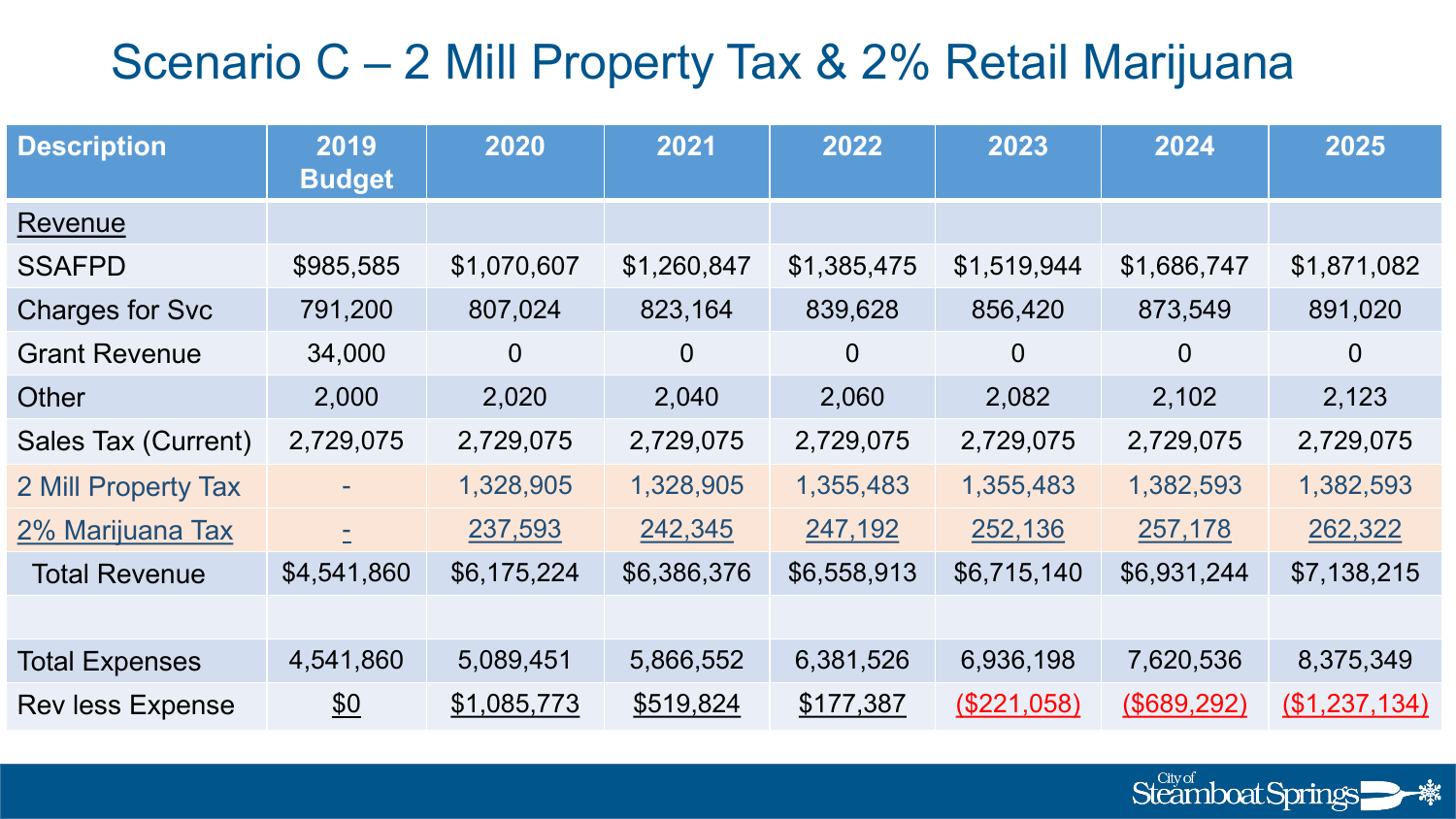# Scenario C - Fire Station Funding

(2 Mill Property Tax and 2% Sales Tax on Retail Marijuana)

\$1,783,000 Revenue Savings (2021-2022) 3,960,000 SSAFPD (33% of \$12M) 3,254,900 Sale of 840 Yampa (Insured Value) 3,002,100 Difference (COPs, Reserves, Bonds, etc.) \$12,000,000\* Estimated Fire Station Cost without land

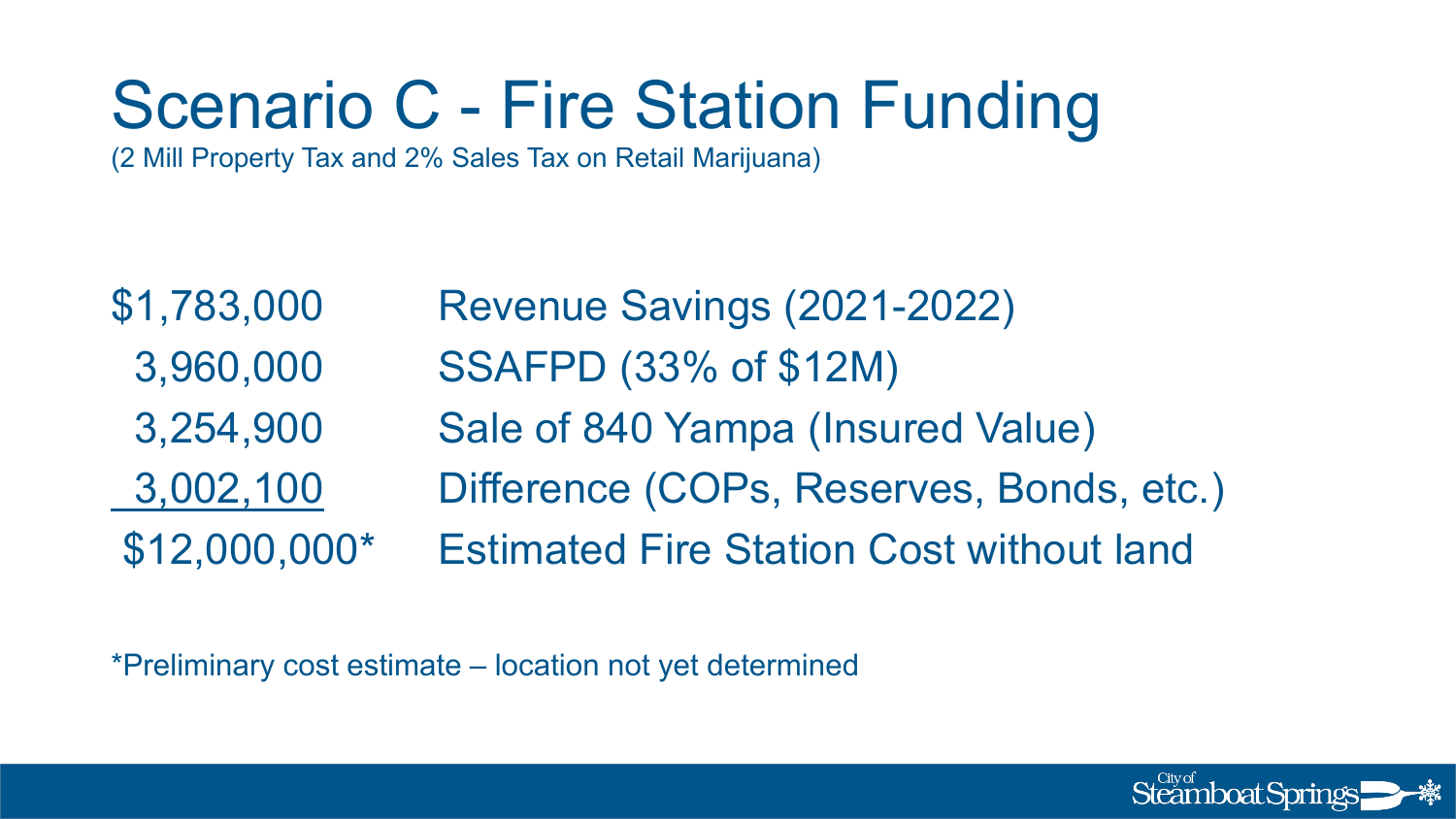### Scenario D – Only 3 Mill Property Tax

| <b>Description</b>         | 2019<br><b>Budget</b> | 2020           | 2021           | 2022           | 2023           | 2024           | 2025           |
|----------------------------|-----------------------|----------------|----------------|----------------|----------------|----------------|----------------|
| Revenue                    |                       |                |                |                |                |                |                |
| <b>SSAFPD</b>              | \$985,585             | \$1,070,607    | \$1,260,847    | \$1,385,475    | \$1,519,944    | \$1,686,747    | \$1,871,082    |
| <b>Charges for Svc</b>     | 791,200               | 807,024        | 823,164        | 839,628        | 856,420        | 873,549        | 891,020        |
| <b>Grant Revenue</b>       | 34,000                | $\overline{0}$ | $\overline{0}$ | $\overline{0}$ | $\overline{0}$ | $\overline{0}$ | $\overline{0}$ |
| Other                      | 2,000                 | 2,020          | 2,040          | 2,060          | 2,082          | 2,102          | 2,123          |
| Sales Tax (Current)        | 2,729,075             | 2,729,075      | 2,729,075      | 2,729,075      | 2,729,075      | 2,729,075      | 2,729,075      |
| <b>3 Mill Property Tax</b> | È.                    | 1,994,887      | 1,994,887      | 2,034,785      | 2,034,785      | 2,075,481      | 2,075,481      |
| <b>Total Revenue</b>       | \$4,541,860           | \$6,603,613    | \$6,810,013    | \$6,991,023    | \$7,142,306    | \$7,366,954    | \$7,568,781    |
|                            |                       |                |                |                |                |                |                |
| <b>Total Expenses</b>      | 4,541,860             | 5,089,451      | 5,866,552      | 6,381,526      | 6,936,198      | 7,620,536      | 8,375,349      |
| <b>Rev less Expense</b>    | $\underline{\$0}$     | \$1,514,162    | \$943,461      | \$609,497      | \$206,108      | (\$253,582)    | (\$806,568)    |

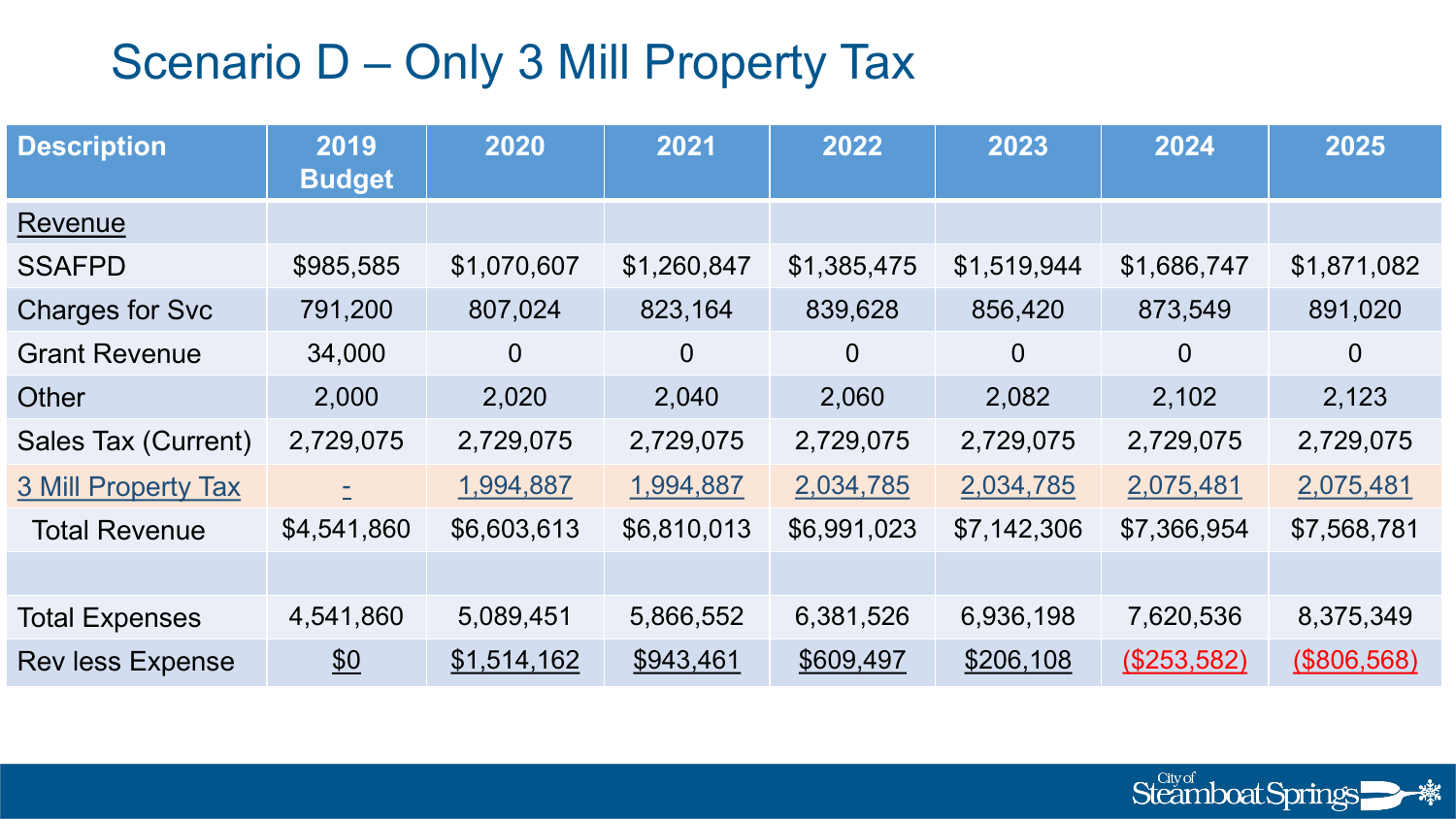#### Scenario D - Fire Station Funding (3 Mill Property Tax)

\$3,273,000 Revenue Savings (2020-2023) 3,960,000 SSAFPD (33% of \$12M) 3,254,900 Sale of 840 Yampa (Insured Value) 1,512,100 Difference (COPs, Reserves, etc.) \$12,000,000\* Estimated Fire Station Cost without land

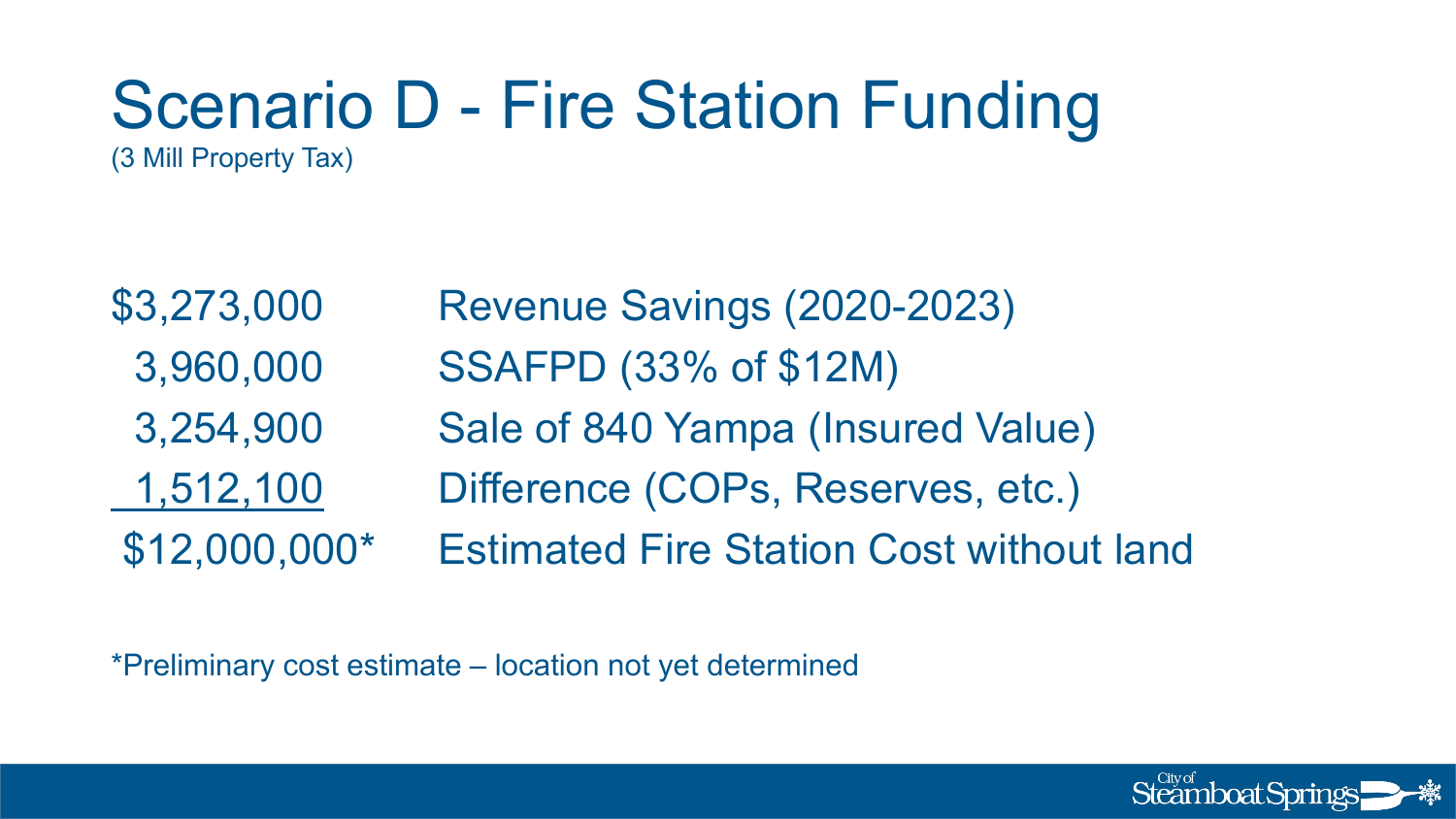# City Property Tax – 2 Mills (2018 Values)

|                                   |                         | % of Actual          |                          |                     |            |
|-----------------------------------|-------------------------|----------------------|--------------------------|---------------------|------------|
|                                   |                         | <b>Value that is</b> | <b>Assessed</b>          | <b>Property Tax</b> | % of total |
|                                   | <b>Actual Value (a)</b> | taxable              | Value (a)                | Revenue (b)         | revenue    |
| Vacant Land                       | 237,665,920             | 29%                  | 68,923,210<br>\$         | \$<br>137,846       | 10.6%      |
| <b>Residential Property</b>       | 5,280,147,830           | 7.20%                | 380, 169, 950            | 760,340             | 58.3%      |
| <b>Commercial Property</b>        | 790,832,480             | 29%                  | 229,341,690              | 458,683             | 35.2%      |
| <b>Industrial Property</b>        | 24,896,030              | 29%                  | 7,219,830                | 14,440              | 1.1%       |
| <b>Agricultural Property</b>      | 33,250                  | 29%                  | 9,630                    | 19                  | 0.0%       |
| <b>Natural Resources Property</b> | 68                      | 29%                  | 20                       | $\Omega$            | 0.0%       |
| <b>State Assess Property</b>      | 32,079,410              | 29%                  | 9,303,100                | 18,606              | 1.4%       |
| Exempt                            | 359,864,440             | 0%                   | $\overline{\phantom{0}}$ |                     | 0.0%       |
| TIF - Urban Redevelopment         |                         |                      | (43, 043, 528)           | (86,087)            | $-6.6%$    |
|                                   | \$6,725,519,428         |                      | \$651,923,902            | Ś<br>1,303,848      | 100.0%     |

(a) Source – Routt County Assessor

(b) Calculated based on 2 Mills

Traced to "2018 Abstract of Assessment and Summary of Tax Levies" published by Routt County

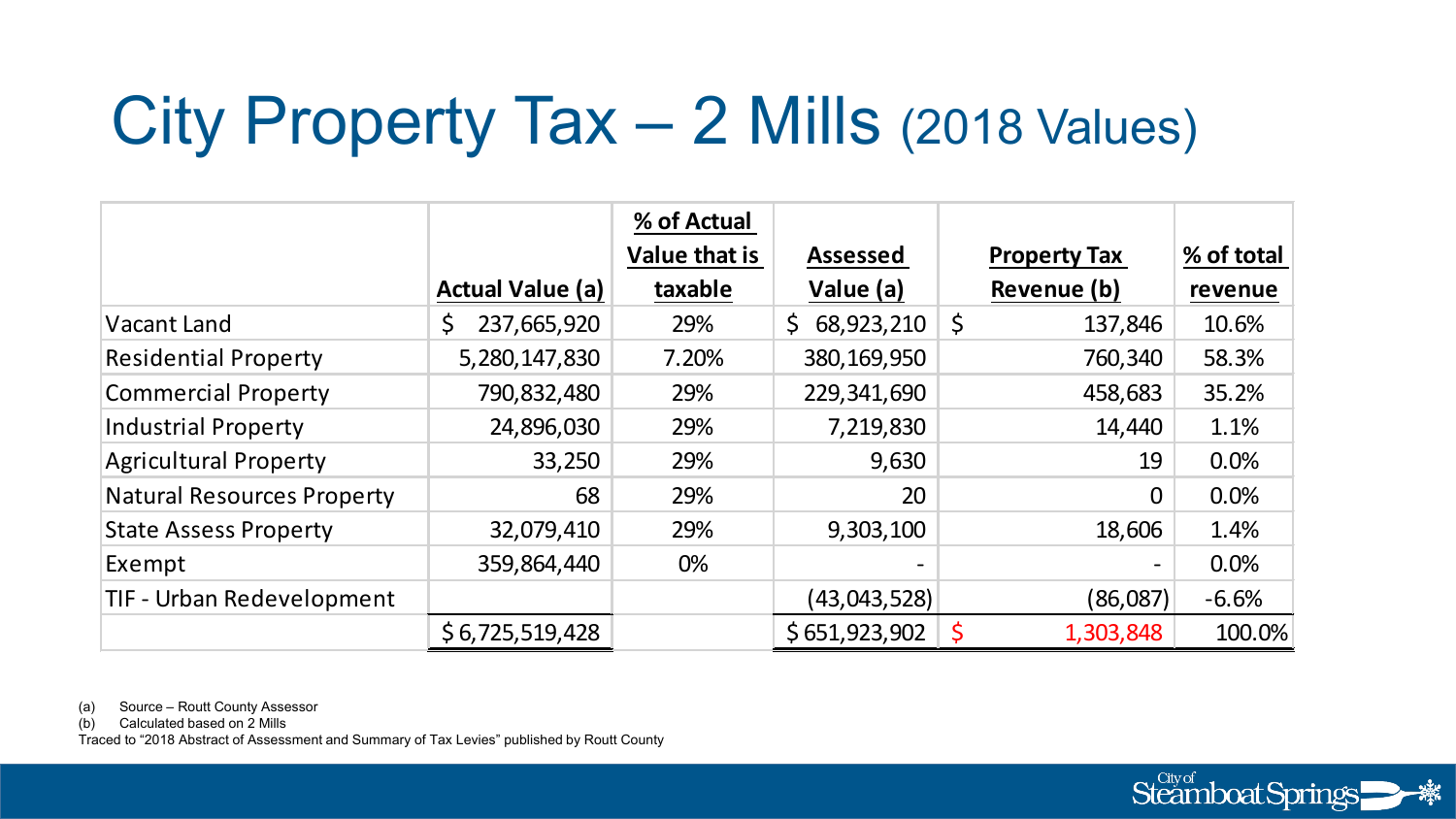### What does 2 mills mean for residents?

#### **Residential**

- \$500,000 Actual Value
- \$36,000 Assessed Value
- \$72/Year Property Tax

#### **Commercial**

- \$500,000 Actual Value
- \$145,000 Assessed Value
- \$290/Year Property Tax

- \$15 of property tax per \$100K of valuation
- \$58 of property tax per \$100K of valuation

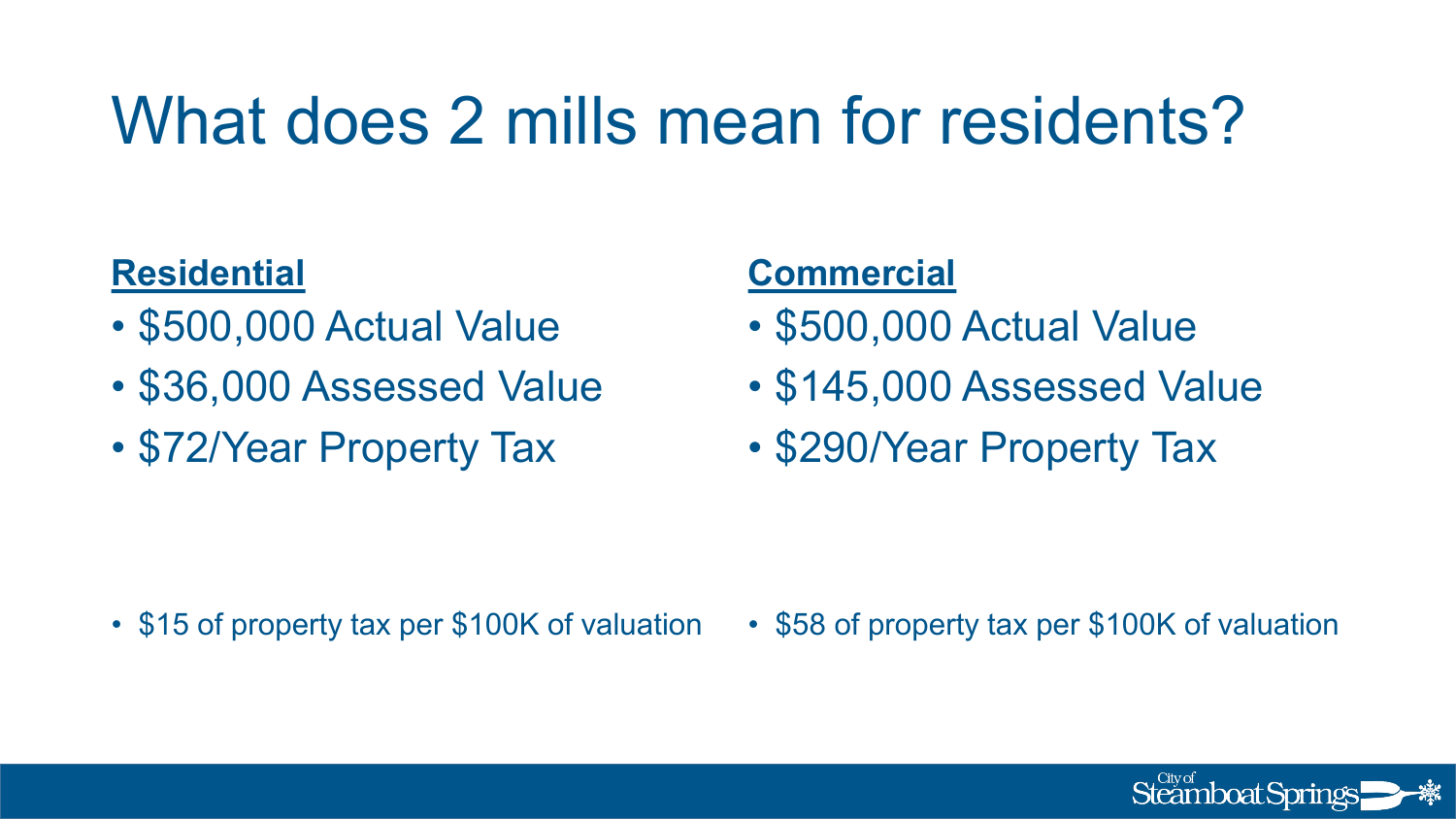### Certificates of Participation

Participation certificates secured by lease revenues of existing city-owned assets.

- \$3M for 10 Years = \$385K/Year
- \$6M for 20 Years = \$480K/Year
- \$8M for 20 Years = \$640K/Year

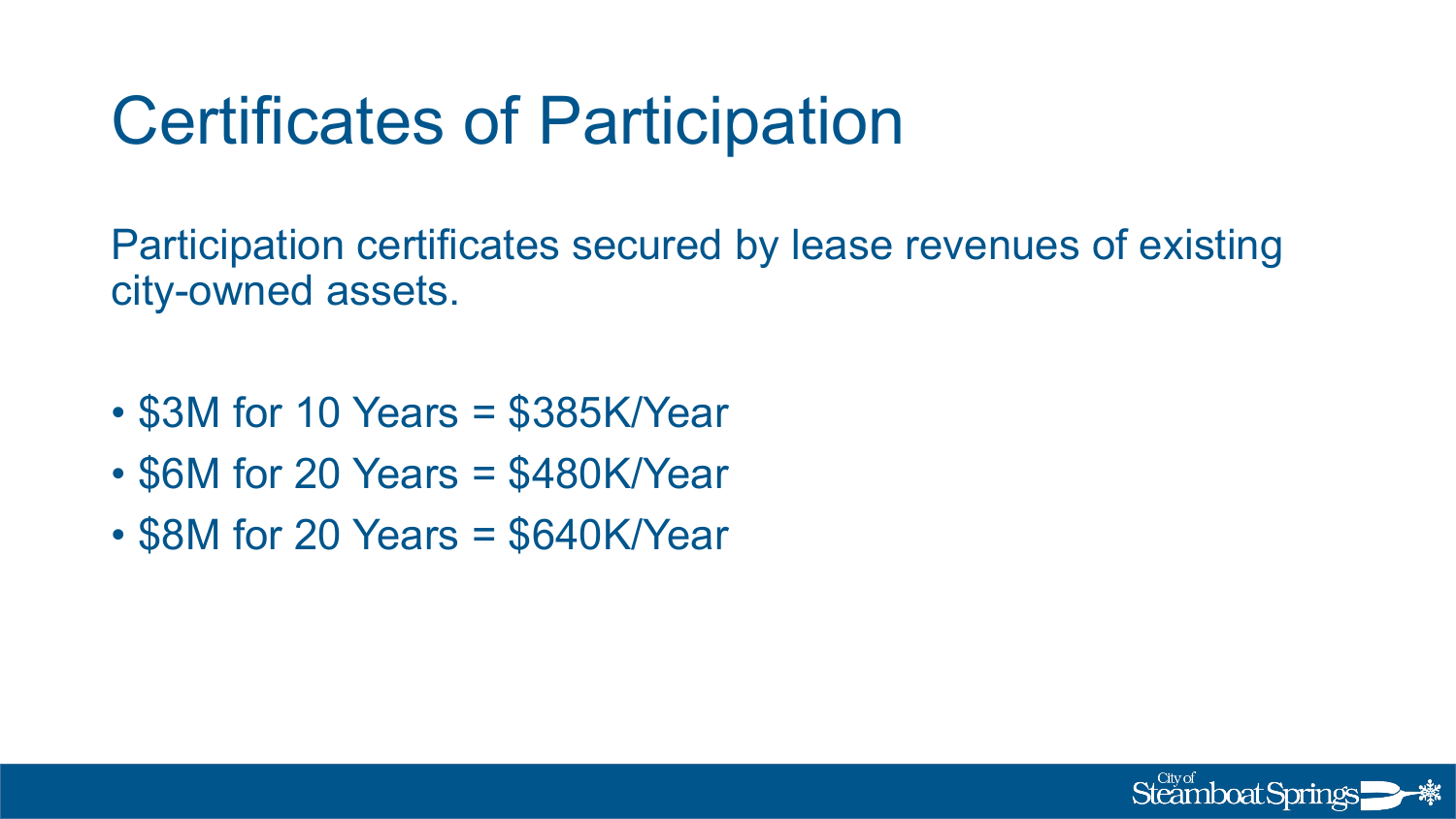### Revenue Bonds

- \$8M General Obligation Bonds
	- 20 Years
	- \$640K/Year
	- 1 Mill Property Tax
- \$8M Sales Tax Revenue Bonds
	- 20 Years
	- \$640K/Year
	- .10% City Sales Tax
- \$8M Sales Tax Revenue Bonds
	- 10 Years
	- \$1,026,000/Year
	- <.20% City Sales Tax